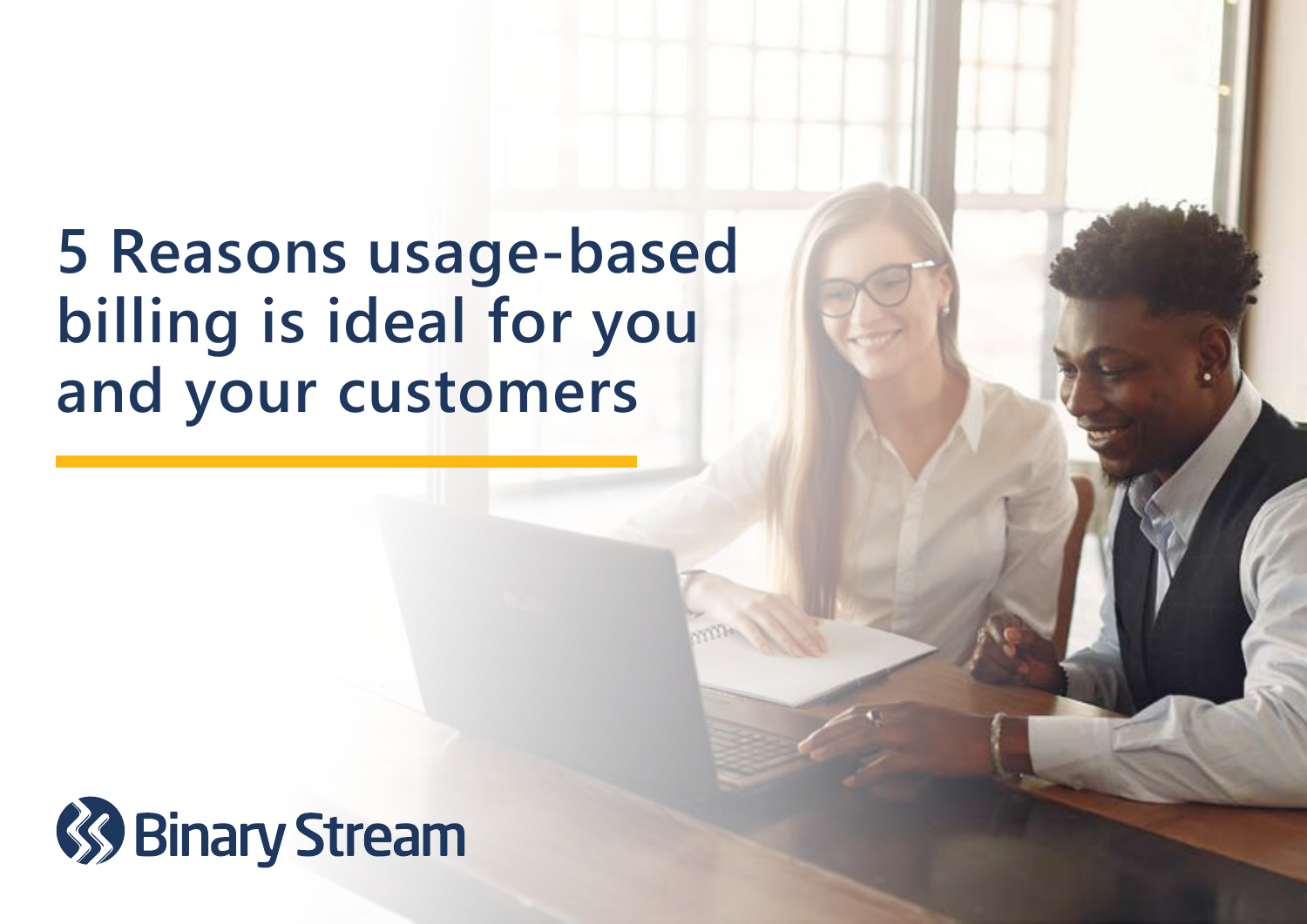### **Overview of usage-based billing**

Metered or usage-based billing is a type of billing structure dependent on a customer's use of a specific service or product. A classic example of this is utilities such as water or electricity where a monthly bill is dependent on the usage amount for each customer. With the recent growth in the telecom, cloud hosting, and data warehousing industries, usage-based billing emerged as a go-to option for both startups and large enterprises.

SaaS companies offering anything from ridesharing to e-payments make use of metered billing by associating their pricing with a specific metric such as the number of kilometres driven or payments made, and therefore can offer the fairest pricing possible and accommodate customers whether they use their service once a month, or on daily basis.

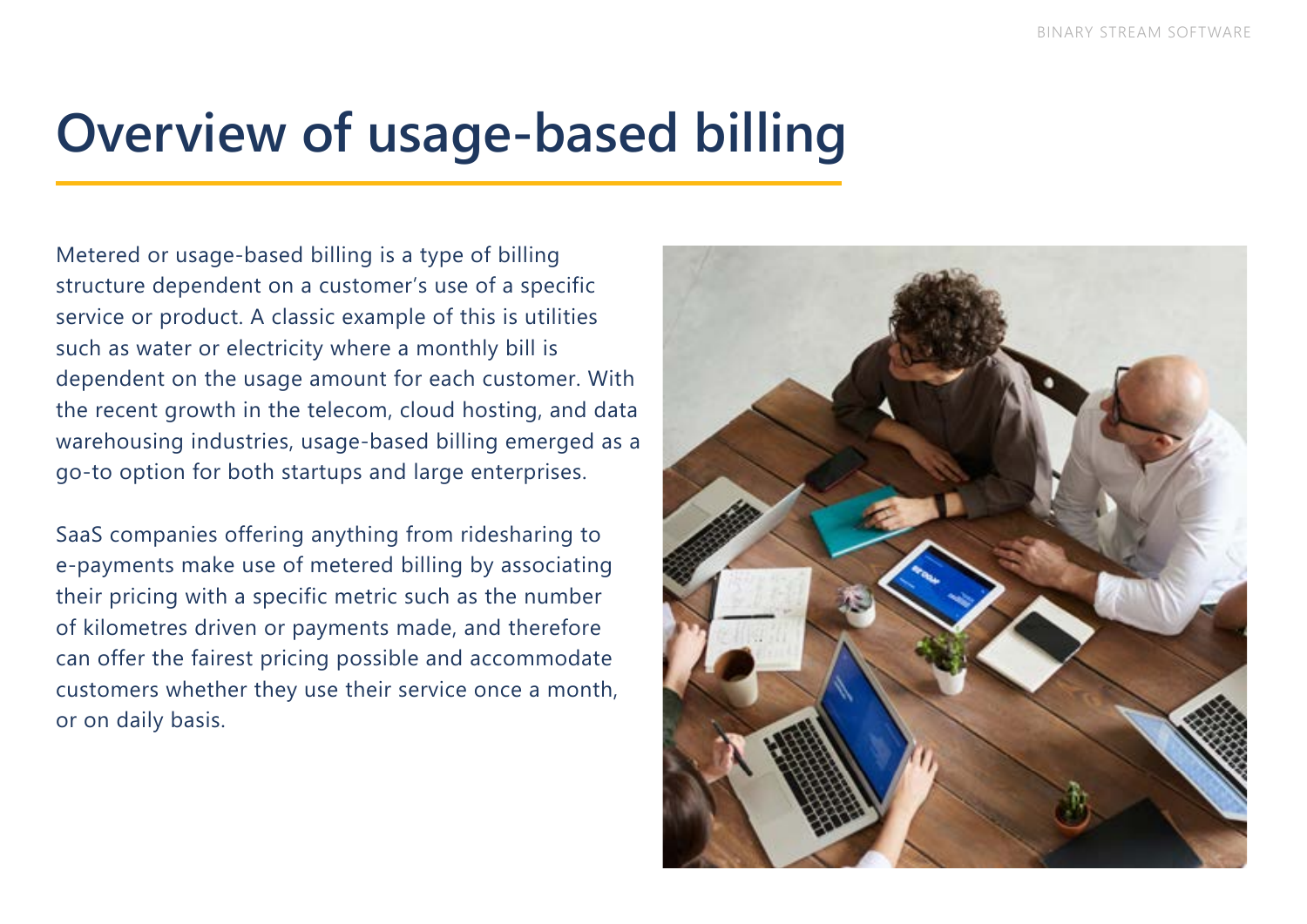#### **of finance executives believe that an efficient quote to cash process will significantly raise their enterprise revenue 55%**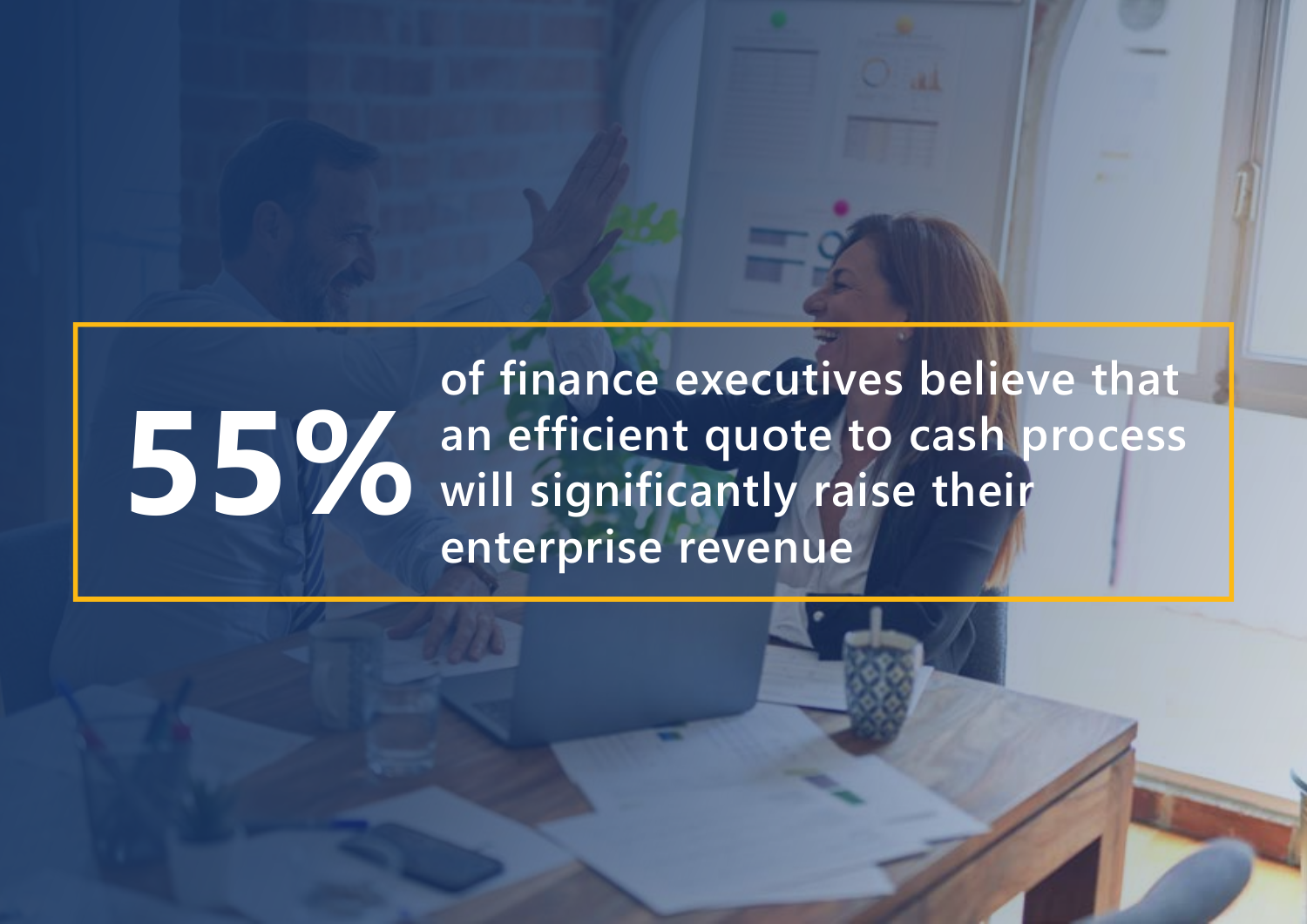### **The 5 reasons to choose usage-based billing**



can suit different customers and their needs. The extreme flexibility of usage-based billing makes this a thing of the past.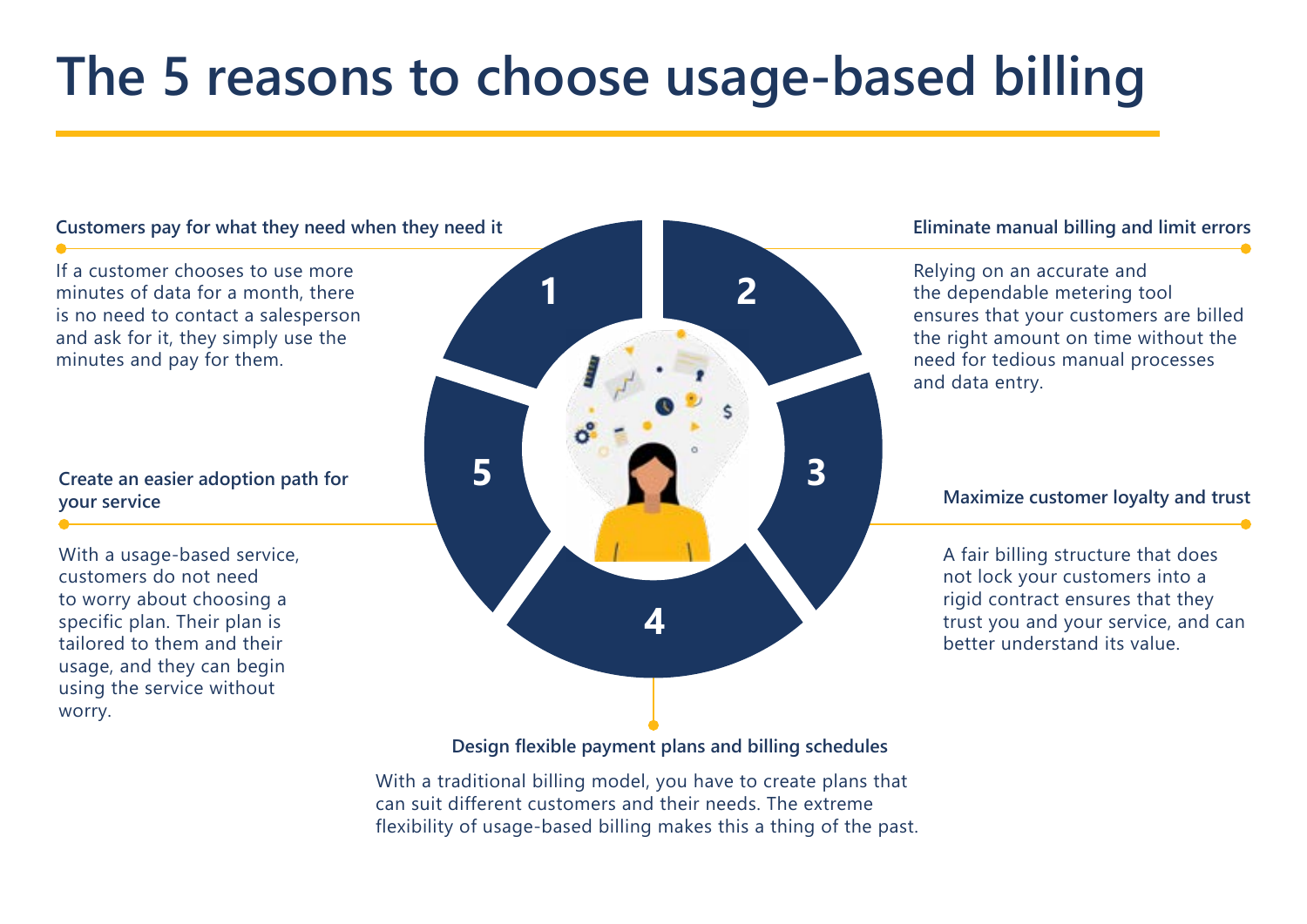# **Deploying usage-based billing with Microsoft Dynamics**

Without the capability to integrate your metering tools and bill customers based on their usage, this is a very tedious model to adopt.

While an out-of-box solution does not allow you to assign a different billing schedule to each line item, Binary Stream's Subscription Billing Suite (SBS) is comprehensive and flexible enough to allow you to streamline your billing whether it is usage-based, or not.

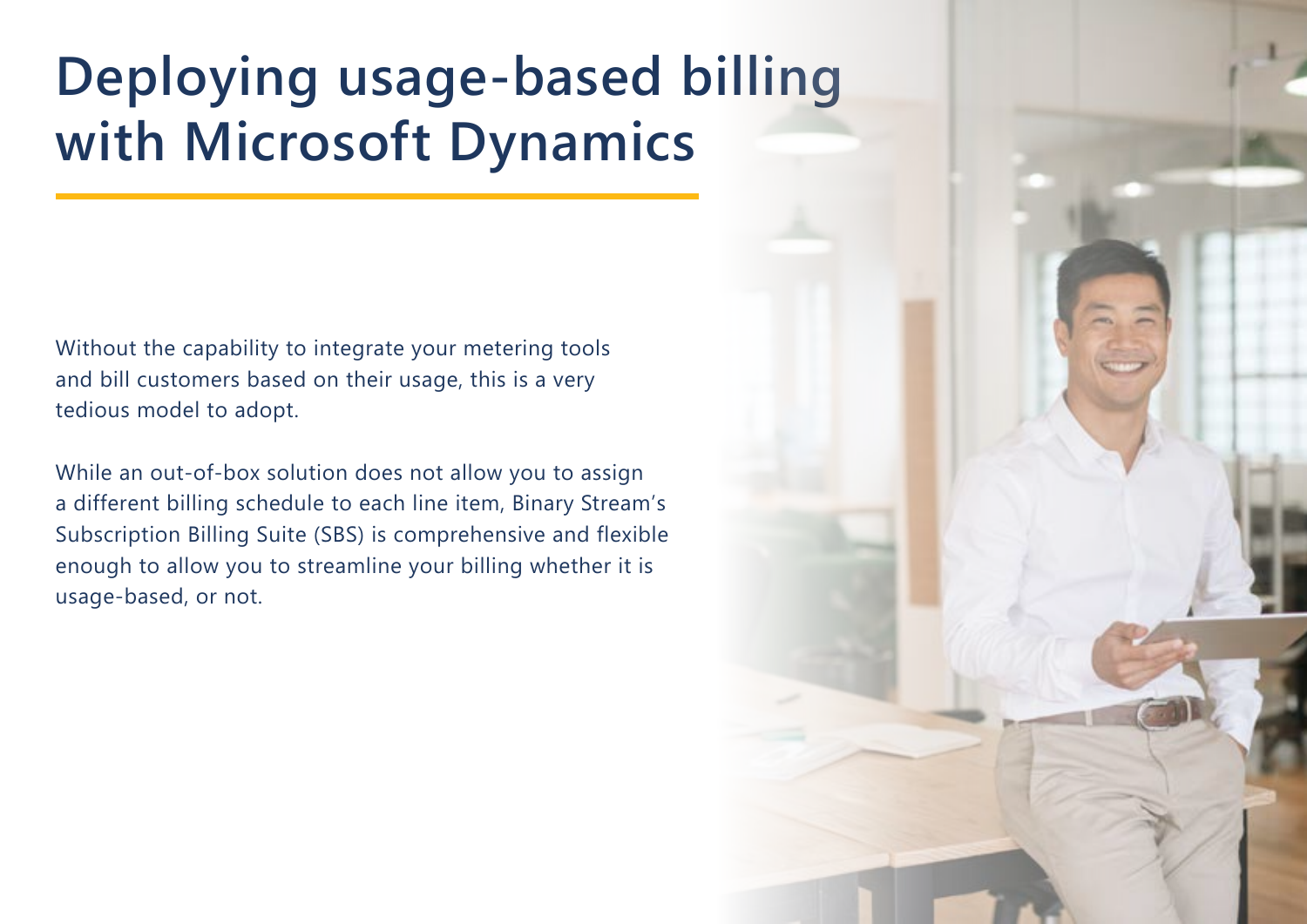# **Subscription Billing Suite (SBS)**

Binary Stream's Subscription Billing Suite (SBS) is a comprehensive solution for billing, deferrals, and recognition that streamlines the entire quote to cash process at every step from billing and invoicing to reporting and forecasting.

SBS provides consistent and reliable invoicing for a wide range of pricing models and allows you to take control of your pricing and billing schedules at the line item level within Microsoft Dynamics 365 for Finance and Operations, Microsoft Dynamics 365 Business Central, and Microsoft Dynamics GP.

| <b>Printed in the least of the con-</b>        |                                                          |                         |                    |                   |   | <b>STATE</b><br><b>WARLACTER</b>                       | more com-<br><b>WEBSIZER</b>                                              | Liderators.<br><b>WARA ACTION</b>                    |
|------------------------------------------------|----------------------------------------------------------|-------------------------|--------------------|-------------------|---|--------------------------------------------------------|---------------------------------------------------------------------------|------------------------------------------------------|
| Av Bulletine McCollin<br>19685 FREES / FEL 800 |                                                          |                         |                    |                   |   | dente and<br><b>CONTRACTOR</b><br>And a few of the lot | <b>Seattle Avenue</b><br><b>James</b> Co.<br><b>Selection of Contract</b> | <b>State Controller</b><br>\$33.23<br><b>Send Ad</b> |
|                                                |                                                          |                         |                    |                   |   |                                                        |                                                                           |                                                      |
|                                                |                                                          |                         |                    |                   |   | <b>Millengerick India</b>                              |                                                                           |                                                      |
|                                                |                                                          |                         |                    |                   |   | <b>Street Avenue</b><br><b>CONTRACTOR</b>              | <b><i>International</i></b><br><b>CONTRACTOR</b>                          | <b>ANGLE VATAR</b>                                   |
|                                                | A 2010 S. D. Grand - Mills And - Mills A. Mills Arenamed | <b>TAXABLE ALCOHOL:</b> | <b>SHARPHONE</b>   | ----              | - |                                                        | <b>Separated</b>                                                          | designation of the local                             |
| and the company's con-                         | <b>The County</b>                                        | <b>STATISTICS</b>       | <b>CONTRACTOR</b>  | <b>START OF</b>   |   | dealership and<br>DOM NATIONAL                         | <b>Real Secretary Links</b>                                               | <b>STATISTICS</b>                                    |
| <b>SALESTIN</b>                                | <b>BARTERS</b>                                           | <b>W. Millergow</b>     | <b>STORY &amp;</b> | <b>STORIES</b>    |   | denter the con-                                        | and the state of the state of                                             | <b>Service Control</b>                               |
| Tel EChief                                     | <b>SAFERING</b>                                          | <b>EXIGN</b>            | <b>AVLINE</b>      | <b>VYCEN</b>      |   | <b>JULIA LIST</b>                                      | <b>SERVICES</b>                                                           | <b>Send them</b>                                     |
| <b>Commercial</b>                              | <b>STATISTICS</b>                                        | <b>The Company</b>      | <b>SALES</b>       | <b>STATISTICS</b> |   | <b>MORE</b>                                            | <b>Brand Corp.</b>                                                        | aran i                                               |
| <b>General Federal</b><br>-----                | <b>Secret Departs</b>                                    | <b>COMMERCIAL</b>       | Access of          | <b>BALLEY</b>     |   | <b>STATISTICS</b>                                      | Scientification                                                           | and an                                               |
| <b>MARINE</b><br>.                             | <b>HOME</b>                                              | <b>STRUDE</b>           | <b>ALCOHOL:</b>    | . .               |   | THE CASE                                               | $-11.1$                                                                   | <b>STEAM TO</b>                                      |
| <b>CONTRACTOR</b>                              | _                                                        | <b>STARBOOK</b>         | <b>STATE</b>       | <b>SERVICE</b>    |   | Literatur.                                             |                                                                           |                                                      |
| <b>Telephone</b>                               | <b>The Corporation</b>                                   | <b>STEWART</b>          | <b>ACCARDO</b>     | <b>WEIGHT</b>     |   | the state of the local                                 |                                                                           |                                                      |
| <b>STATE</b>                                   | <b>Particularly</b>                                      | <b>STANDS</b>           | <b>STARTS</b>      | <b>STERE</b>      |   | - - Hornik Eng. 1- Frankfurted-                        |                                                                           |                                                      |
|                                                |                                                          |                         |                    |                   |   | <b>START OF</b>                                        |                                                                           |                                                      |
|                                                |                                                          |                         |                    |                   |   | . .                                                    |                                                                           |                                                      |
|                                                |                                                          |                         |                    |                   |   | $-45$                                                  |                                                                           |                                                      |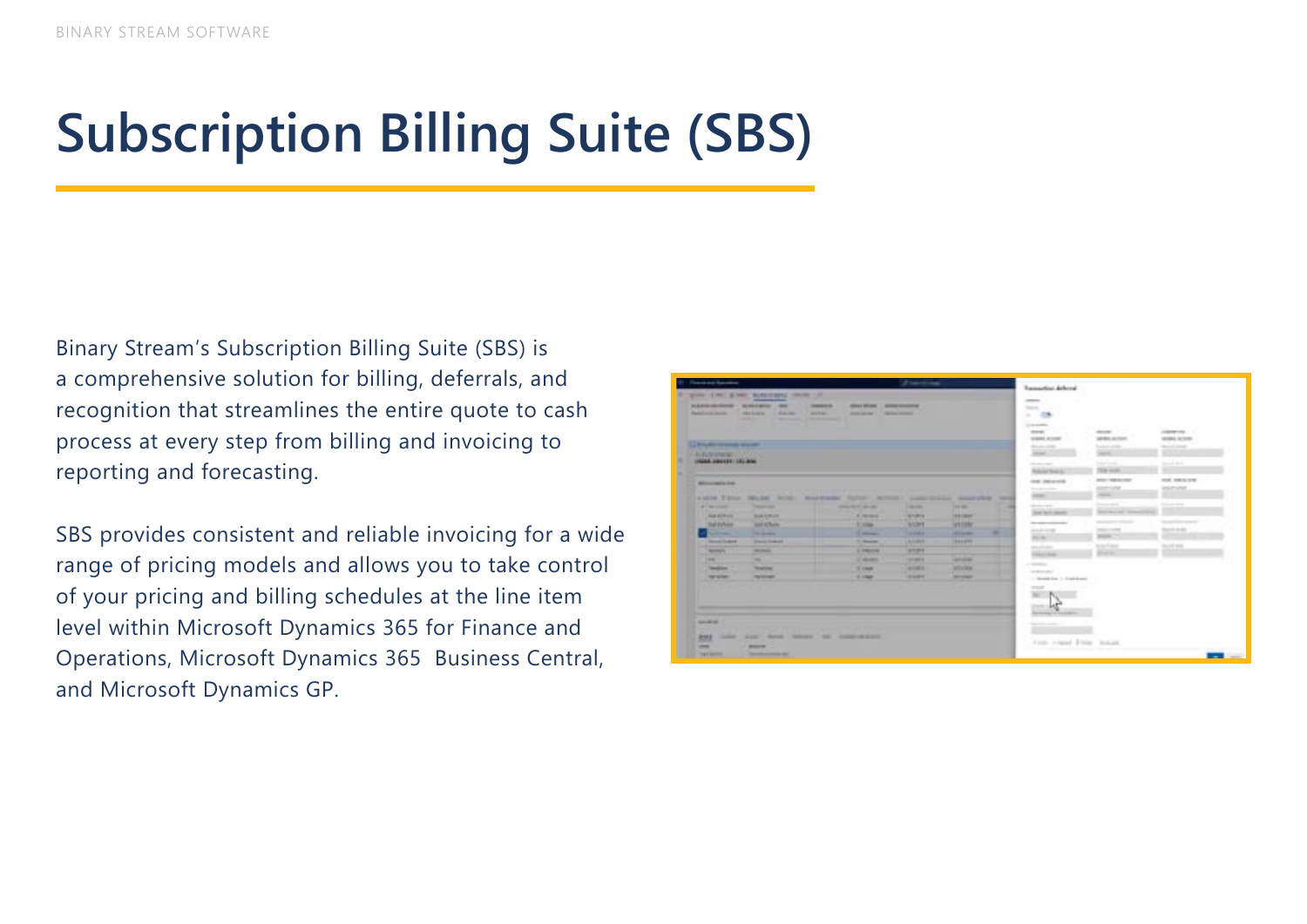#### **About Binary Stream**

Our Microsoft Dynamics ERP solutions are designed to simplify your various accounting procedures for Multi-Entity Management, Subscription Billing, Property Management, and more. These enterprise-grade ERP add-ons work seamlessly with your Dynamics ecosystem to help your organization improve productivity and propel growth.

We are an award-winning non-selling Microsoft Gold Certified ISV with 20+ years of experience creating scalable solutions for over 1900 customers across 30+ countries in the finance, healthcare, hospitality, real estate, manufacturing, and software industries.

Start enhancing your on-premise or cloud-based Microsoft Dynamics 365 platform to do more with Binary Stream. Ask your ERP service provider for more information or visit binarystream.com to learn more.